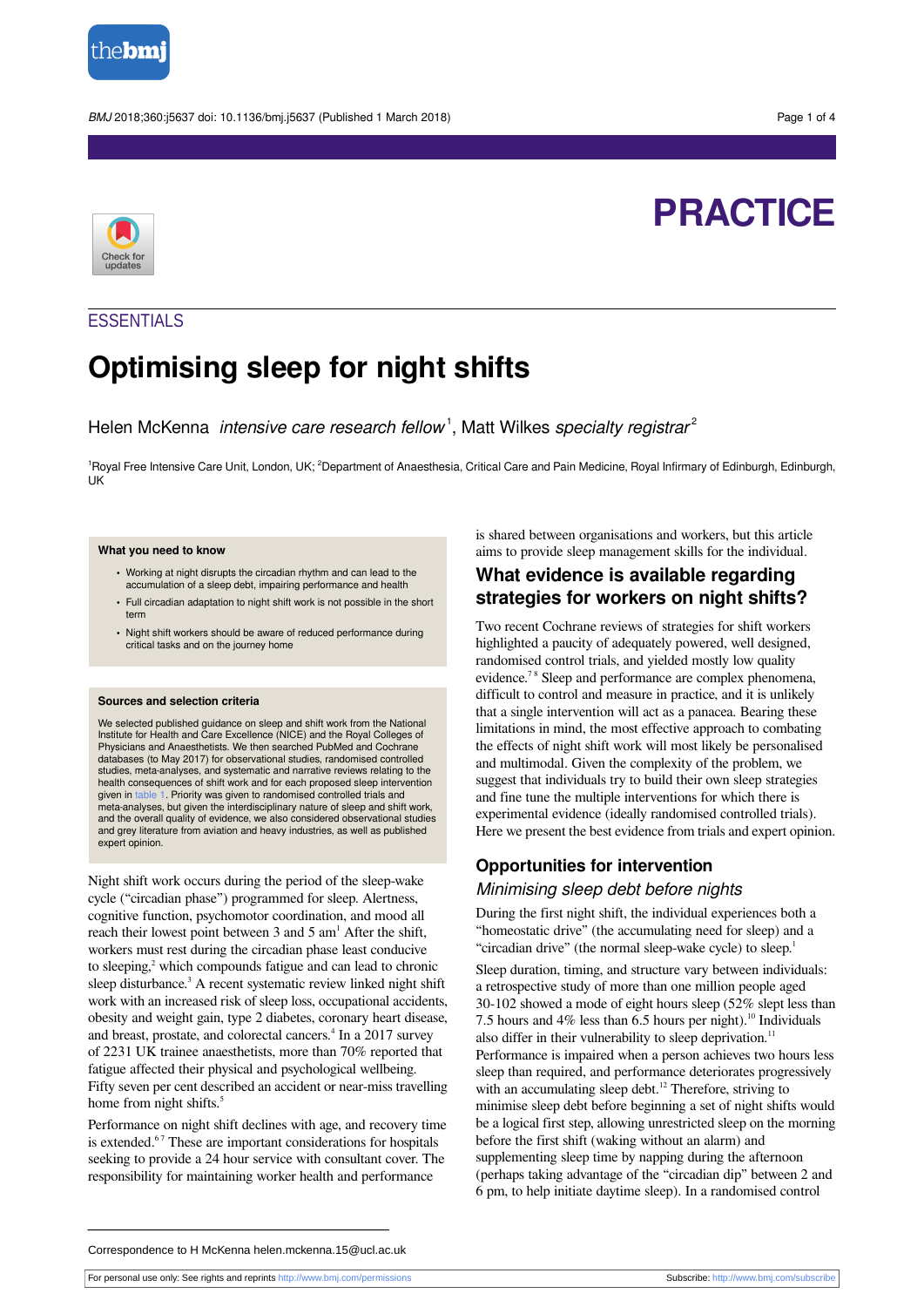trial of 53 shift workers, a pre-shift nap (followed by caffeine) improved objective and subjective measures of sleepiness during the night shift, compared with controls.<sup>13</sup> A laboratory study found that a nap lasting 60-90 minutes allowed completion of both the slow wave and rapid eye movement sleep phases and was associated with cognitive benefits in the laboratory setting, however, this approach is yet to be tested in practice.<sup>14</sup>

#### Improving performance while on shift ([table 1\)](#page-3-0)

A systematic review of 13 small trials of mixed design concluded that napping during a shift improved alertness and performance. <sup>15</sup> A meta-analysis of randomised controlled trials, yielded only low quality evidence, however. 8 We advise keeping shift naps to less than 30 minutes, to avoid slow wave sleep followed by grogginess on waking, known as "sleep inertia."<sup>16</sup> A systematic review of 12 randomised controlled trials showed that caffeine improved several aspects of cognitive performance, such as orientation, attention, and reasoning, during shift work or jet lag, when compared with placebo.<sup>17</sup> Based on the pharmacokinetics of caffeine (peak onset 20-45 minutes after consumption, lasting  $3-5$  hours),<sup>18 19</sup> it is advisable to avoid its consumption for at least three hours before anticipated sleep. Doses of 4 mg/kg taken eight hours before intended sleep do not appear to disrupt subsequent sleep. <sup>20</sup> There is moderate quality evidence that other stimulant medications such as armodafinil and modafinil are effective, with three randomised controlled trials, including a total of 755 shift workers, finding that these drugs reduced sleepiness during the night shift, compared with placebo. 9 However, both drugs have been associated with severe skin reactions, and their long term consequences have not been well established. Theoretically, exposure to bright light during the shift might reduce sleepiness by inhibiting the secretion of the sleep-promoting circadian hormone melatonin, but problems with trial designs have led to inconclusive results.<sup>8 21 22</sup> Furthermore, diminished night time levels of melatonin, which also functions as an antioxidant, have been suggested as a cause for increased cancer rates in shift workers. <sup>23</sup> Given the limited evidence that such interventions can correct the deficit in night time psychomotor performance, we advocate mitigating risk to patients by building in extra checks during critical tasks, especially towards the physiological nadir in the early hours of the morning.<sup>24 25</sup>

### When to eat

Digestion follows its own circadian rhythm: gastric emptying, motility, liver function, pancreatic activity, and glucose tolerance all decrease during the night.<sup>26</sup> This makes timing meals difficult for shift workers: in two small trials of approximately 10 people, those randomised to not eating during a simulated night shift experienced a smaller performance decrement than those who ate.<sup>27 28</sup> However, not eating was associated with hunger and increased incidence of gastrointestinal upset. From this limited evidence, we suggest eating the main meal immediately before the night shift, then eating just enough to remain comfortable during the shift.

#### Between shifts

After a night shift, the homeostatic drive to sleep will be opposed by the circadian drive to be awake in the daytime. Phase shifts greater than five hours have been shown to cause dyssynchrony between the circadian rhythms of different organ systems as they adapt to the shift at different rates. <sup>29</sup> In a traveller with jet lag, true circadian adaptation is thought to take roughly one day per time zone crossed,<sup>30</sup> but the shift worker faces conflicting

signals from environmental, light, and social cues during their rest days. Circadian adaptation is impossible during short term rotating shift work. The priority must therefore be to optimise sleep during the days between shifts, to offset the inevitable accumulation of sleep debt.

Several approaches to maximising sleep quality and duration have been advocated by experts in the field under the umbrella term of "sleep hygiene" but, given the variation between individuals<sup>31</sup> and the deficiency of randomised controlled trial evidence, there are no recommendations known to work for all. Most strategies are based on eliminating factors that can disrupt sleep. They include avoiding bright daylight on the journey home (wearing sunglasses) and the blue screens on computers and phones<sup>32</sup>; creating dark, quiet environments for sleep with blackout blinds, eye masks, ear plugs, or white noise generators. <sup>33</sup> A relatively cool temperature helps to initiate sleep,<sup>34</sup> as does a predictable routine before bed, for example a bath, reading, or gentle stretching. 35 36 Avoid stimulants such as caffeine or nicotine (because of their pharmacokinetic properties) for at least six hours before trying to sleep. <sup>37</sup> There is poor evidence for the benefit of zopiclone or short acting benzodiazepines<sup>38</sup> and they are associated with dependence.<sup>35</sup> Endogenous melatonin coordinates the circadian rhythms generated by different tissues. <sup>40</sup> When taken the morning after a night shift, it can increase sleep duration by up to 24 minutes, based on seven randomised controlled trials and relatively low quality evidence. 9

### Resetting after nights

After a set of night shifts, repayment of the sleep debt needs to be balanced with a return to a normal sleep rhythm. One approach to repaying the sleep debt is to take a nap of 90 minutes or 180 minutes (one or two full sleep cycles), and then to realign with daytime sleep cues by going outside into the bright light, socialising, and aiming for bed as near to the usual time as possible, but further work is required to establish whether such an approach is beneficial. $293341$  A meta-analysis of 66 studies concluded that regular exercise leads to improvement in sleep quantity and quality, <sup>42</sup> but the optimum timing, duration, and type of exercise for sleep promotion have yet to be determined.

Based on the available evidence and the authors' expert opinion, the supplementary infographic shows a suggested sleep strategy.

#### **Additional resources for shift workers**

- Health consequences of shift work and insufficient sleep<sup>42</sup>
- **•** National Institute for Health and Care Excellence Clinical Knowledge Summaries. Sleep disorders (https://cks.nice.org.uk/insomnia).
- **•** Your Guide to Sleep and Shift Working, David Flower, Commentary, Royal College Physicians
- **•** Fatigue and Anaesthetists Guideline: from the Association of Anaesthetists of Great Britain and Ireland
- **•** Night School: The Life-Changing Science of Sleep (Richard Wiseman, Spin Solutions Ltd: UK, 2014)
- **•** National Sleep Foundation ([www.sleepfoundation.org/shift-work\)](http://www.sleepfoundation.org/shift-work). Information for the individual to assist in diagnosis and tools to help treat shift work sleep disorder
- **•** Managing shift work: Health and Safety Guidance (HSG 256) ([http://](http://www.hse.gov.uk/pubns/books/hsg256.htm) [www.hse.gov.uk/pubns/books/hsg256.htm](http://www.hse.gov.uk/pubns/books/hsg256.htm)). Health and safety guidance for employers and organisations, including advice for workers
- **•** Tuck.com ([www.tuck.com\)](http://www.tuck.com). A community for advancing better sleep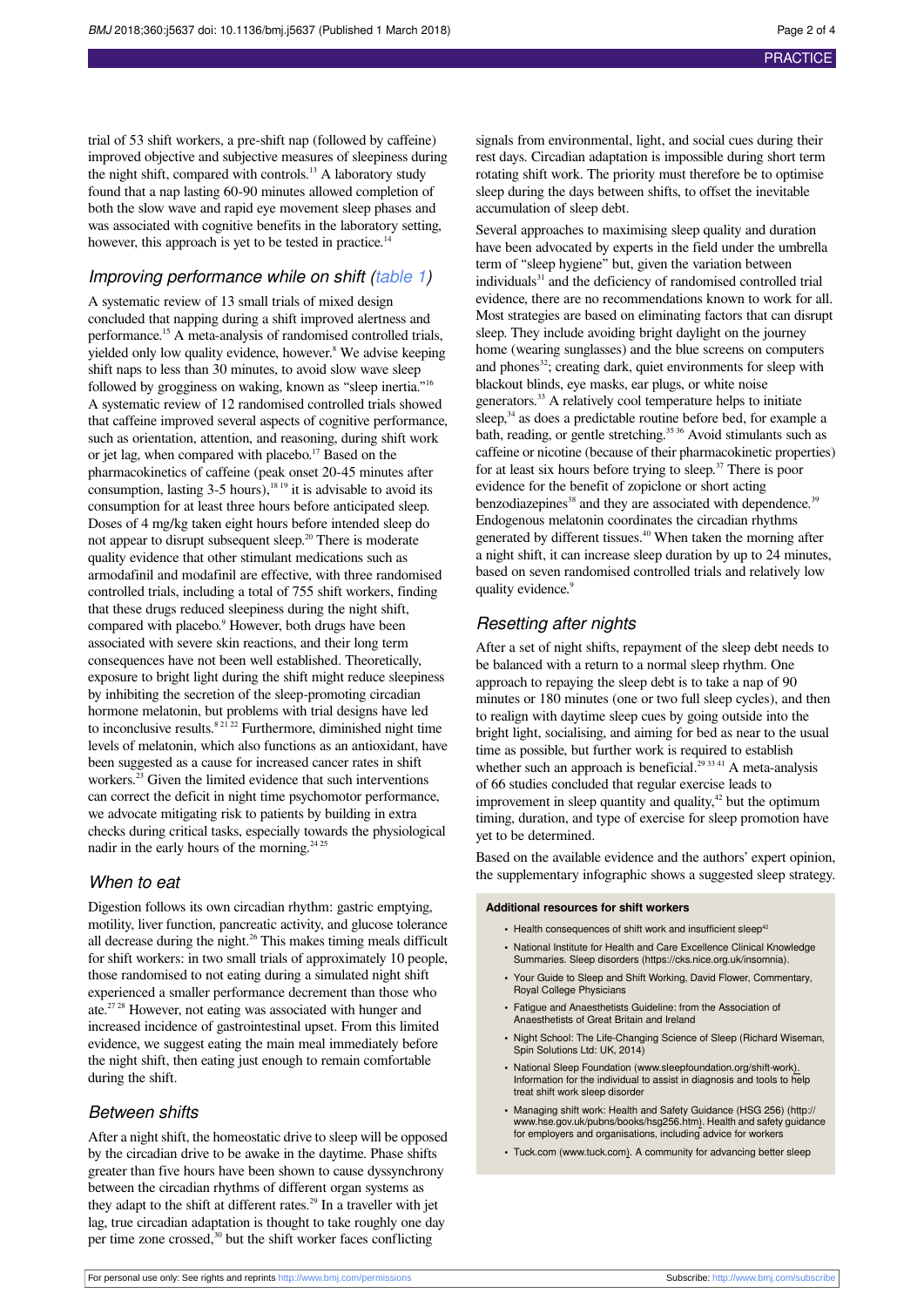#### **How patients were involved in the creation of this article**

This article was inspired by the life changing consequences Hunniya Waseem experienced after being involved in a road traffic incident during a set of night shifts in 2005. Hunniya kindly reviewed the final draft for relevance.

#### **Education into practice**

• Design and try out your own strategy for optimising effectiveness and sleep during your next set of night shifts

Acknowledgments: We are grateful for the expert contribution of David Flower, chronobiologist, occupational health physician, and Senior Health Director, BP International Ltd.

Contributors: HMcK conducted the literature search and drafted the manuscript; MW drafted the manuscript and conducted an interview with Hunniya Waseem. Both authors are happy to act as guarantors.

Competing interests: The authors confirm that they have no competing interests.

Provenance and peer review: commissioned; externally peer reviewed.

- 1 Rosekind MR, Gander PH, Gregory KB, etal . Managing fatigue in operational settings 1: Physiological considerations and counter-measures. Hosp Top 1997;75:23-30. 10.1080/00185868.1997.10543761 10179057
- 2 Akerstedt T. Shift work and disturbed sleep/wakefulness. Occup Med (Lond) 2003;53:89-94. 10.1093/occmed/kqg046 12637592
- 3 Linton SJ, Kecklund G, Franklin KA, etal . The effect of the work environment on future sleep disturbances: a systematic review. Sleep Med Rev 2015;23:10-9. 10.1016/j.smrv.2014.10.010 25645126
- 4 Kecklund G, Axelsson J. Health consequences of shift work and insufficient sleep. BMJ 2016;355:i5210. 10.1136/bmj.i5210 27803010
- 5 McClelland L, Holland J, Lomas JP, Redfern N, Plunkett E. A national survey of the effects of fatigue on trainees in anaesthesia in the UK. Anaesthesia 2017;72:1069-77. 10.1111/anae.13965 28681546
- 6 Blok MM, de Looze MP. What is the evidence for less shift work tolerance in older workers?Ergonomics 2011;54:221-32. 10.1080/00140139.2010.548876 21390952
- 7 Moline ML, Pollak CP, Monk TH, etal . Age-related differences in recovery from simulated jet lag. Sleep 1992;15:28-40. 10.1093/sleep/15.1.28 1557592
- 8 Slanger TE, Gross JV, Pinger A, etal . Person-directed, non-pharmacological interventions for sleepiness at work and sleep disturbances caused by shift work. Cochrane Database Syst Rev 2016;(8):CD010641.27549931
- 9 Liira J, Verbeek JH, Costa G, etal . Pharmacological interventions for sleepiness and sleep disturbances caused by shift work. Cochrane Database Syst Rev 2014;(8):CD009776.25113164
- 10 Kripke DF, Garfinkel L, Wingard DL, Klauber MR, Marler MR. Mortality associated with sleep duration and insomnia. Arch Gen Psychiatry 2002;59:131-6. 10.1001/archpsyc.59.2.131 11825133
- 11 Van Dongen HP, Vitellaro KM, Dinges DF. Individual differences in adult human sleep and wakefulness: Leitmotif for a research agenda. Sleep 2005;28:479-96. 10.1093/sleep/28.4.479 16171293
- 12 Carskadon MA, Dement WC. Cumulative effects of sleep restriction on daytime sleepiness. Psychophysiology 1981;18:107-13. 10.1111/j.1469-8986.1981.tb02921.x 6111825
- 13 Schweitzer PK, Randazzo AC, Stone K, Erman M, Walsh JK. Laboratory and field studies of naps and caffeine as practical countermeasures for sleep-wake problems associated with night work. Sleep 2006;29:39-50. 10.1093/sleep/29.1.39 16453980
- 14 Mednick S, Nakayama K, Stickgold R. Sleep-dependent learning: a nap is as good as a night. Nat Neurosci 2003;6:697-8. 10.1038/nn1078 12819785
- 15 Ruggiero JS, Redeker NS. Effects of napping on sleepiness and sleep-related performance deficits in night-shift workers: a systematic review. Biol Res Nurs 2014;16:134-42. 10.1177/1099800413476571 23411360
- 16 Hilditch CJ, Centofanti SA, Dorrian J, Banks S. A 30-minute, but not a 10-minute nighttime nap is associated with sleep inertia. Sleep 2016;39:675-85. 10.5665/sleep.5550 26715234
- 17 Ker K, Edwards PJ, Felix LM, Blackhall K, Roberts I. Caffeine for the prevention of injuries and errors in shift workers. Cochrane Database Syst Rev 2010;(5):CD008508.20464765
- 18 McHill AW, Smith BJ, Wright KPJr. Effects of caffeine on skin and core temperatures, alertness, and recovery sleep during circadian misalignment. J Biol Rhythms 2014;29:131-43. 10.1177/0748730414523078 24682207
- 19 Hammami MM, Alvi SN. Large intra-subject variability in caffeine pharmacokinetics: randomized cross-over study of single caffeine product. Drug Res (Stuttg) 2017;67:539-46. 10.1055/s-0043-110144 28561231
- 20 Muehlbach MJ, Walsh JK. The effects of caffeine on simulated night-shift work and subsequent daytime sleep. Sleep 1995;18:22-9. 10.1093/sleep/18.1.22 7761739
- 21 Sadeghniiat-Haghighi K, Yazdi Z, Jahanihashemi H, Aminian O. The effect of bright light on sleepiness among rapid-rotating 12-hour shift workers. Scand J Work Environ Health 2011;37:77-9. 10.5271/sjweh.3086 20818480
- 22 Karchani M, Kakooei H, Yazdi Z, Zare M. Do bright-light shock exposures during breaks reduce subjective sleepiness in night workers? Sleep Biol Rhythms 2011;9:95-10210.1111/j.1479-8425.2011.00490.x.
- 23 Yang WS, Deng Q, Fan WY, Wang WY, Wang X. Light exposure at night, sleep duration, melatonin, and breast cancer: a dose-response analysis of observational studies Cancer Prev 2014;23:269-76. 10.1097/CEJ.0000000000000030 24858716
- 24 Reason J. Human error: models and management. BMJ 2000;320:768-70. 10.1136/bmj.320.7237.768 10720363
- 25 Ferguson SA, Neall A, Dorrian J. Strategies used by healthcare practitioners to manage fatigue-related risk: beyond work hours. J BSA MedSoc Group 2013;7:24-33.
- 26 Cagampang FR, Bruce KD. The role of the circadian clock system in nutrition and metabolism. Br J Nutr 2012;108:381-92. 10.1017/S0007114512002139 22676899
- 27 Grant CL, Dorrian J, Coates AM, etal . The impact of meal timing on performance, sleepiness, gastric upset, and hunger during simulated night shift. Ind Health 2017;55:423-36. 10.2486/indhealth.2017-0047 28740034
- 28 Gupta CC, Dorrian J, Grant CL, etal . It's not just what you eat but when: The impact of eating a meal during simulated shift work on driving performance. Chronobiol Int 2017;34:66-77. 10.1080/07420528.2016.1237520 27736177
- 29 Kolla BP, Auger RR. Jet lag and shift work sleep disorders: how to help reset the internal clock. Cleve Clin J Med 2011;78:675-84. 10.3949/ccjm.78a.10083 21968474
- 30 Waterhouse J, Reilly T, Atkinson G, Edwards B. Jet lag: trends and coping strategies. Lancet 2007;369:1117-29. 10.1016/S0140-6736(07)60529-7 17398311
- 31 Fullagar HH, Bartlett JD. Time to wake up: individualising the approach to sleep promotion interventions. Br J Sports Med 2016;50:143-4. 10.1136/bjsports-2015-095759 26701930 32 Crowley SJ, Lee C, Tseng CY, Fogg LF, Eastman CI. Combinations of bright light,
- scheduled dark, sunglasses, and melatonin to facilitate circadian entrainment to night shift work. J Biol Rhythms 2003;18:513-23. 10.1177/0748730403258422 14667152
- 33 Muzet A. Environmental noise, sleep and health. *Sleep Med Rev* 2007;11:135-42.<br>10.1016/j.smrv.2006.09.001 17317241
- 34 Gilbert SS, van den Heuvel CJ, Ferguson SA, Dawson D. Thermoregulation as a sleep signalling system. Sleep Med Rev 2004;8:81-93. 10.1016/S1087-0792(03)00023-6 15033148
- 35 Brown FC, Buboltz WCJr, Soper B. Relationship of sleep hygiene awareness, sleep hygiene practices, and sleep quality in university students. Behav Med 2002;28:33-8. 10.1080/08964280209596396 12244643
- 36 Gellis LA, Lichstein KL. Sleep hygiene practices of good and poor sleepers in the United States: an internet-based study. Behav Ther 2009;40:1-9. 10.1016/j.beth.2008.02.001 19187812
- 37 Drake C, Roehrs T, Shambroom J, Roth T. Caffeine effects on sleep taken 0, 3, or 6 hours before going to bed. J Clin Sleep Med 2013;9:1195-200.24235903
- 38 Quera-Salva MA, Philip P, Taillard J, etal . [Study of the real situation of improvement by zopiclone in treatment of insomnia among persons working during night shifts]. Rev Neurol (Paris) 2002;158:1102-6.12451343
- 39 Lader M, Denney SC. A double-blind study to establish the residual effects of zopiclone on performance in healthy volunteers. Int Pharmacopsychiatry 1982;17(Suppl 2):98-108.7188379
- 40 Pévet P. The internal time-giver role of melatonin. A key for our health. Rev Neurol (Paris) 2014;170:646-52. 10.1016/j.neurol.2014.05.008 25287733
- 41 Münch M, Nowozin C, Regente J, etal . Blue-enriched morning light as a countermeasure to light at the wrong time: effects on cognition, sleepiness, sleep, and circadian phase. Neuropsychobiology 2016;74:207-18. 10.1159/000477093 28637029
- Kredlow MA, Capozzoli MC, Hearon BA, Calkins AW, Otto MW. The effects of physical activity on sleep: a meta-analytic review. J Behav Med 2015;38:427-49. 10.1007/s10865-015-9617-6 25596964

Published by the BMJ Publishing Group Limited. For permission to use (where not already granted under a licence) please go to [http://group.bmj.com/group/rights-licensing/](http://group.bmj.com/group/rights-licensing/permissions) [permissions](http://group.bmj.com/group/rights-licensing/permissions)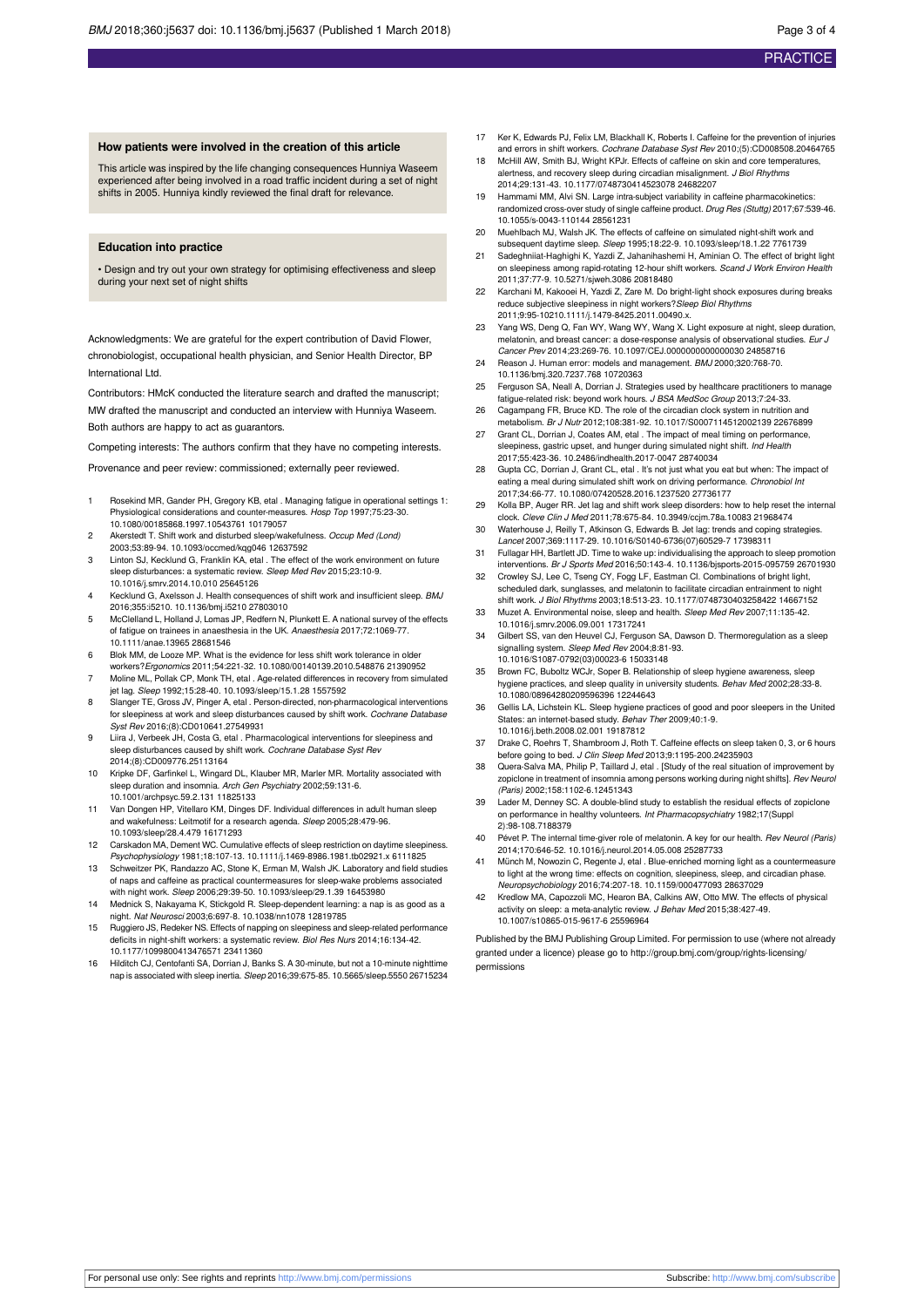# **Table**

#### <span id="page-3-0"></span>**Table 1| Interventions that might influence sleep and wakefulness in shift workers**

| Intervention (action)                                                         | <b>Proposed benefits</b>                                                                                        | Key evidence                                                                                                                                                                                                                            | <b>Quality of</b><br>evidence | <b>Considerations for shift workers</b>                                                                                                                                                                                                                         |
|-------------------------------------------------------------------------------|-----------------------------------------------------------------------------------------------------------------|-----------------------------------------------------------------------------------------------------------------------------------------------------------------------------------------------------------------------------------------|-------------------------------|-----------------------------------------------------------------------------------------------------------------------------------------------------------------------------------------------------------------------------------------------------------------|
| Promoting wakefulness                                                         |                                                                                                                 |                                                                                                                                                                                                                                         |                               |                                                                                                                                                                                                                                                                 |
| Modafinil/ armodafinil <sup>9</sup>                                           | Taken before a night shift,<br>reduces subjective sleepiness<br>and improves objective<br>measures of alertness | $n = 755$<br>(3 RCTs) Armodafinil v. placebo: MD -0.99<br>on KSS, CI -1.32 to -0.67<br>Modafinil v. placebo: MD -0.90 on KSS, CI<br>$-1.45$ to $-0.35$                                                                                  | Moderate                      | Prescription-only medicine in the UK.<br>Associated with severe skin reactions,<br>headache, nausea, and increased blood<br>pressure. Long term effects unknown                                                                                                 |
| Caffeine (adenosine<br>receptor antagonist) <sup>17</sup>                     | Reduces sleepiness, resulting Pooled results<br>in better cognitive performance<br>and fewer errors             | 10 trials<br>200-300 mg caffeine v placebo: Caffeine<br>improved reasoning (SMD -0.41, CI -1.04<br>to 0.23)<br>memory (SMD -1.08, CI -2.07 to -0.09)<br>attention (SMD -0.55, CI -0.83 to -0.27)                                        | Low                           | Caffeine effects last 3-5 hours <sup>18 19</sup><br>Doses 2-4 mg/kg, when taken more than eight<br>hours before intended sleep, do not appear<br>to disrupt sleep. <sup>20</sup><br>Energy drinks enable "prescribed dose"<br>(usually around 30 mg per 100 mL) |
| Pre-shift nap +<br>caffeine <sup>13</sup>                                     | Reduces "sleep inertia" after<br>nap to improve night shift<br>performance                                      | 1 RCT<br>Intervention decreased sleepiness (MD<br>-0.63 on KSS, CI -1.09 to -0.17)                                                                                                                                                      | Low                           | Nap of 60-90 minutes conveys cognitive<br>benefits in laboratory setting <sup>14</sup>                                                                                                                                                                          |
| Bright light <sup>8 21 22</sup>                                               | during the night shift                                                                                          | Reduces subjective sleepiness 2 RCTs, n=184 Bright light reduced SSS<br>by 1 out of 7 (MD -0.83 on SSS, CI -1.31<br>to $-0.36$ ).                                                                                                       | Very low                      | Most studies use light brighter than that<br>typically experienced in hospitals at night.<br>By suppressing antioxidant melatonin<br>secretion, bright light at night might be<br>carcinogenic <sup>23</sup>                                                    |
|                                                                               | Napping during shift <sup>815</sup> Reduces sleepiness and<br>reaction times                                    | 2 RCTs ( $n = 16$ ) Meta-analysis on effect of Low to very low<br>a single nap opportunity v no nap showed<br>11.87 ms reduction in mean reaction time<br>$(Cl 31.94 to - 8.2)$                                                         |                               | Napping may not be possible due to clinical<br>commitments and lack of sleeping facilities in<br>hospital. Naps result in sleep inertia:, a period<br>of decreased cognitive and motor<br>performance. <sup>16</sup>                                            |
| Promoting sleep                                                               |                                                                                                                 |                                                                                                                                                                                                                                         |                               |                                                                                                                                                                                                                                                                 |
| Melatonin and<br>melatonin agonists<br>ramelteon,<br>tasimelteon <sup>9</sup> | Pre-sleep exogenous<br>melatonin after a night shift<br>increases daytime sleep<br>duration                     | Pooled results, 7 RCTs, n= 263<br>1-10 mg melatonin following night shift<br>increased mean total sleep time by 24 min<br>(CI 9.8 to 38.9) from 333 min in placebo                                                                      | Low                           | Prolonged release preparation available on<br>prescription in the UK. "Off label" if used in<br>those under 18                                                                                                                                                  |
| Zopiclone (Enhances<br>the inhibitory<br>neurotransmitter<br>$GABA)^{38}$     | Increases daytime sleep<br>duration and reduces<br>awakenings                                                   | 1 RCT n=29 7.5 mg zopiclone v placebo<br>increased duration of daytime sleep<br>(measured by actigraphy) after the second<br>night                                                                                                      | Very<br>low//insufficient     | Can be complicated by delayed sleepiness<br>extending into the next shift and the risks of<br>tolerance and dependence. <sup>39</sup> Prescription-only<br>medicine in the UK                                                                                   |
| Exercise <sup>42</sup>                                                        | Exercise promotes longer,<br>better sleep                                                                       | Meta-analysis 66 studies found exercise<br>led to small-moderate benefits in total sleep<br>time (regular exercise $d = 0.25$ , CI 0.07 to<br>0.43; acute exercise $d = 0.22$ , CI 0.10 to<br>0.34), sleep latency and sleep efficiency | Moderate                      | Varying definitions of "exercise" make it<br>difficult to generalise conclusions<br>Recommendations for the optimal mode,<br>intensity, and timing of exercise in relation to<br>sleep remain controversial, especially for shift<br>workers <sup>42</sup>      |

MD: mean difference, CI: 95% confidence interval, SMD: standardised mean difference (estimated effect size relative to the variability of the study); RCT: randomised controlled trial. KSS: Karolinska sleepiness scale, scored from 1 (extremely alert) to 9 (fighting sleep). SSS: Stanford sleepiness scale, scored from 1 (alert) to 7 (sleep onset soon).